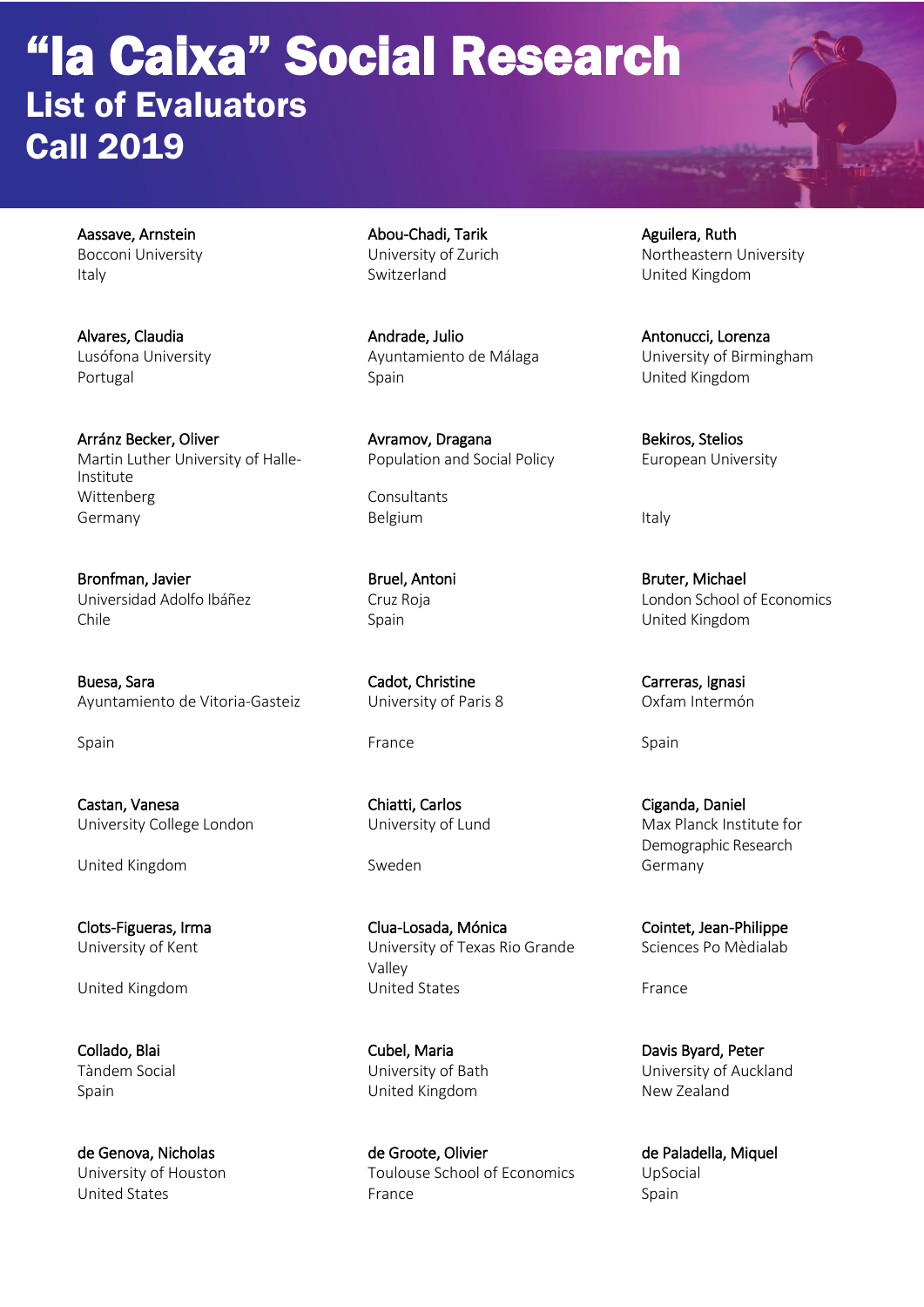European Policy Centre Belgium Belgium Belgium

Espinosa, Mari-Paz **Fallesen, Peter Fantova, Fernando** Fantova, Fernando Universidad del Pais Vasco **Vancio Valor University of Stockholm** Social consultancy Spain Spain Sweden Sweden Spain Spain Spain

Fernández Ma**i**llo, Guillermo Galeano, Juan Garcia Alegre, Eugeni Fundación FOESSA la Generalitat de Catalunya<br>Spain de Catalunya la Generalitat de Catalunya Spain Spain Switzerland Switzerland Spain Spain

Gomà, Ricard González Bailón, Sandra Graziano, Paolo Roberto Barcelona Institute of Regional University of Pennsylvania Cuniversity of Padova and Metropolitan Studies Spain **States** Italy **Italy** United States Italy

Haller, Birgitt **Haller, Birgitt** Hessench — Hedström, Peter **Heinrichs, Harald**<br>Heinrichs, Harald Harald Heinrichs, Harald Harald Harald Harald Harald Harald Harald Harald Harald Harald Harald IKF Austria and Germany Sweden Constants and Sweden Constants and Germany

Heisig, Jan Paul **Hooghe, Marc Hopkins, Peter** Hopkins, Peter WZB Berlin Social Center **New Content Content Content Content** University of Leuven Newcastle University Germany **Belgium** Belgium **Belgium** Belgium **United Kingdom** 

Do, Quoc-Anh Dourgnon, Paul Elsayed, Ahmed Institute for Research and Information in Health Economics

Gemenne, François Gil-Hernández, Carlos Gois, Pedro University of Liège **European University Institute** University of Coimbra Belgium and the settlement of the later of the later of the later of the later of the Portugal

Ibos, Caroline **Ibos, Caroline Caroline Communist Caroline** Jurado, Luis Miguel **Caroline Communist Communist Communist** Communist Communist Communist Communist Communist Communist Communist Communist Communist Communist C Rennes 2 University **Federación de Cooperativas de Lucia** Europe Dublin Trabajo de Andalucia France and the Spain Spain Spain Spain Spain Spain Spain Spain Spain Spain Spain

de Somer, Marie **Declerq, Anja** Declerq, Anja Dhéret, Claire<br>
European Policy Centre **Declerg, Angles Declerges Computer** European Policy Centre

France Germany

Cáritas Española and University of Genève Departament d'Ensenyament de

Linköping University – Leuphana University Lüneburg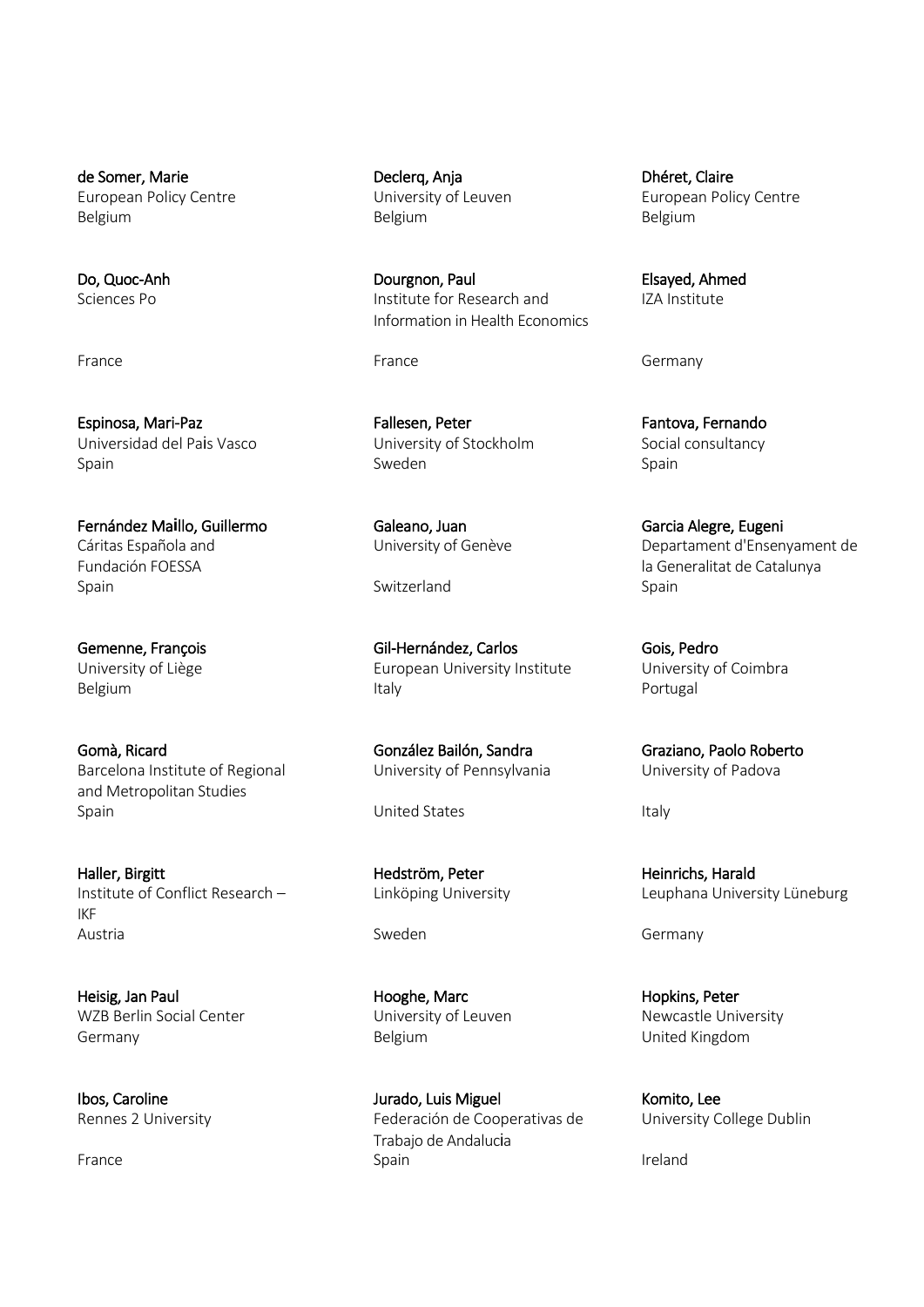Kulic, Nevena **Markoving Communist Communist Communist Communist Communist Communist Communist Communist Communist Communist Communist Communist Communist Communist Communist Communist Communist Communist Communist Communi** 

Liebhart, Karin Macaya, Judith Macaya, Judith Maneu, Salvador<br>
University of Vienna Macaya, Síndic de Greuges Maneu, Hospital Sant Joa Austria Spain Spain

Danish Center of Welfare Studies Plataforma del Voluntariado de Barcelona Activa – Ajuntament

Ronchi, Marcello **Rosenberg**, Mark Rué, Emma European Anti-Poverty Network **Queen's University Canada Spain** Canada Spain

Sáenz de Meira, Ana **Sancho, Mayte** Sancho, Mayte Sequeira, Nacho Ashoka Fundación Matia Fundació Èxit Spain Spain Spain Spain Spain Spain Spain Spain Spain Spain Spain Spain Spain Spain Spain Spain Spain Spain Spain

Italy **Finland Finland Finland Finland France** 

Laparra, Miguel Laybourn-Langton, Laurie Leturcq, Marion Research **Studies** Studies Spain **Example 2 Spain** United Kingdom **France** 

Melendez-Torres, G.J. (and a monodium Michailidou, Asimina Montero, Asunción Exeter University University of Oslo Acción Social United Kingdom **Norway** Norway Norway Spain

Morvant-Roux, Solène Navrud, Ståle Navrud, Ståle Navrud, Ståle Ollé, Jaume University of Genève **Norwegian University of Life** Tàndem Social Sciences Switzerland Same Spain Norway Norway Spain Spain

Palacín, Ismael Panico, Lidia Pantaleoni, Ana Fundació Jaume Bofill **French Institute for Demographic** El País Studies Spain France Spain Spain Spain Spain Spain Spain Spain Spain Spain Spain Spain

Petersen, Klaus **Poyato, Luciano Ramos, Paco** Poyato, Luciano Ramos, Paco España de Barcelona Denmark Spain Spain Spain Spain Spain Spain

European University Institute Tampere University French Institute for Demographic Studies<br>France

Gobierno de Navarra **Institute for Public Policy** French Institute for Demographic

Hospital Sant Joan de Déu